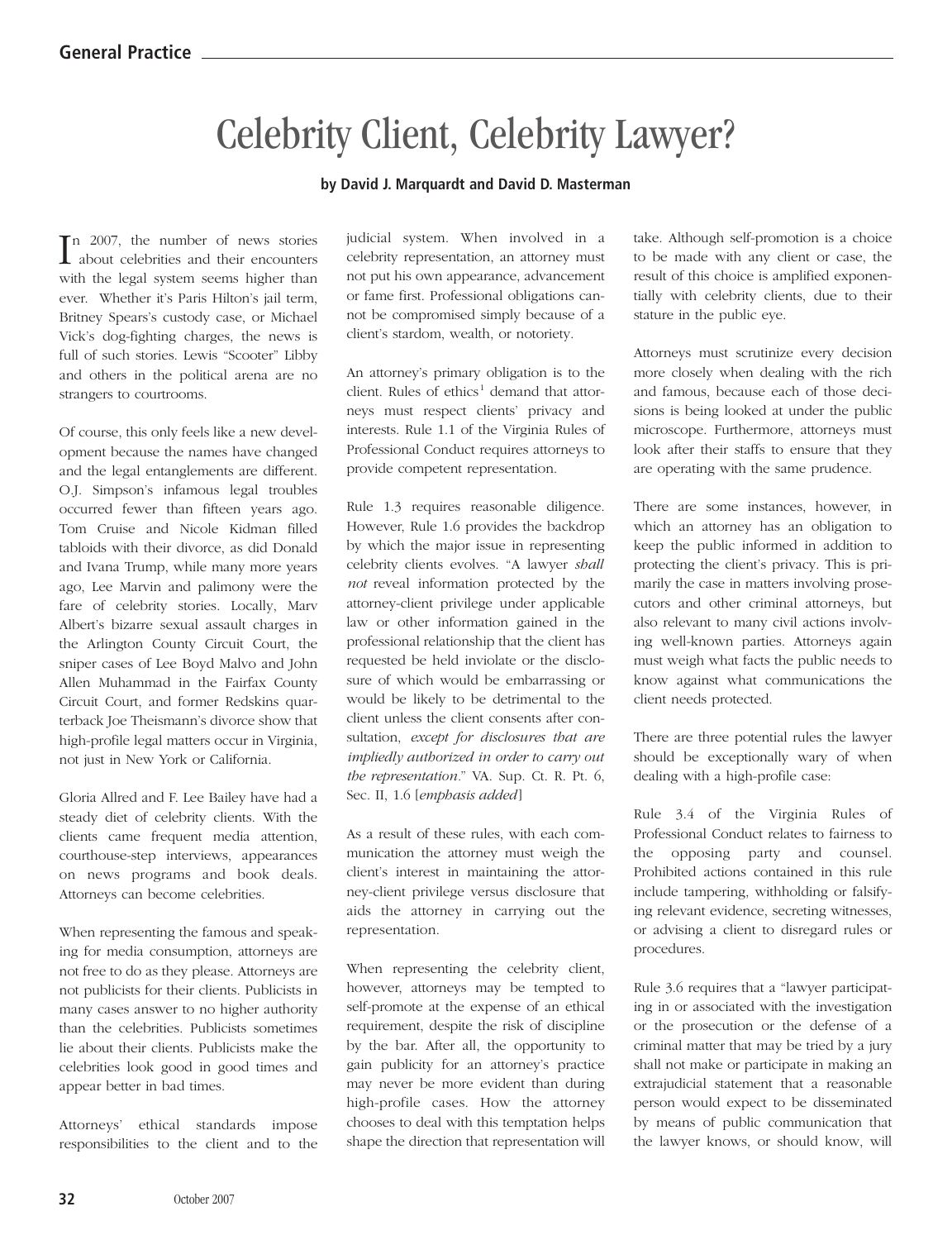have a substantial likelihood of interfering with the fairness of the trial by a jury." VA. Sup. Ct. R. Pt. 6, Sec. II, 3.6 This rule reflects the crux of the dilemma facing attorneys in a public trial.

Rule 3.8 defines additional responsibilities of a prosecutor, ranging from filing and maintaining only meritorious charges, making timely disclosures, and not knowingly taking advantage of unrepresented defendants.

These rules describe clear violations even in the most publicized cases. The Duke University "rape case," as it came to be known, is a model of how a prosecutor should not deal with the media or the case. Prosecutor Michael Nifong did not lose his license to practice law because of how he dealt with the media, but because he made mistakes with evidence by being public early in the case.

On occasion, what lawyers may communicate to the public is restricted. A judge may issue a gag order that limits what may be stated or cuts off communication between the attorneys and the media.

Alternatively, a judge may further privatize the case by limiting media coverage. The judiciary has responsibilities to the parties involved in these high-profile cases and to the public that wants to know every detail.

In many cases, these responsibilities conflict. The recent Michael Vick case in the Eastern District of Virginia illustrates how the court could have stepped in to limit the accused's exposure. Notwithstanding his admission of guilt, which makes any argument toward his innocence irrelevant, Vick was found guilty by many well before he agreed to the plea bargain that decided his fate.

Due to the despicable nature of the crimes and Vick's celebrity, media coverage of the case became larger than the case itself. Media representatives discussed every angle of every fact (and even some that weren't). Further compounding the issue were the federal prosecutors and Vick's defense attorneys, who were not shy about addressing the media. The result was a metaphorical nationwide trial where every person with access to any news source was a juror. It is easy to see how media coverage and attorney exuberance could become a major issue during a highprofile prosecution, even prior to court proceedings.

Judges, as officers of the court, may be thrust into the spotlight while presiding over a case involving a celebrity party. As both judges and former lawyers, they must be prepared to accept the responsibilities that come with their position in the case. These responsibilities are defined in the



**David J. Marquardt** joined the firm Masterman & Graham PC after serving as a family law attorney in the Loudoun County branch of Legal Services of Northern Virginia Inc. He also has practiced as a prosecutor and in general practice firms. He is a member of the Family Law and Litigation sections of the Virginia State Bar. He holds a bachelor's degree in political science from the University of Richmond and a law degree from the University of Miami.



**David D. Masterman** is a principal in the law firm he founded in 2003, Masterman & Graham PC in McLean. Masterman has practiced law for twenty-three years after graduating from the University of Virginia Law School in 1984. His focus is family law. He has served as the chair of the Board of Governors for the Family Law Section of the Virginia State Bar, and now serves on the Board of Governors of the General Practice Section. He is a member of the American Academy of Matrimonial Lawyers.

attorney Rules of Professional Conduct and in the Canons of Judicial Conduct for the State of Virginia.

The conduct of Judge Lance Ito during the O.J. Simpson murder trial provides a prime example of the hazards that judges face in such cases. Some analysts and fellow judges criticized Ito's handling of the case, saying that he let the trial turn into a media circus. His refusal to enter a gag order led to many interesting episodes that involved the attorneys and the media outside of the courtroom.

The nature of attorney fame also tends to show that the game is not worth the candle for the vast majority of lawyers. The American Bar Association has more than four hundred thousand members; the total number of licensed attorneys in the U.S. is considerably higher. The percentage of lawyers who are commentators for CNN or Fox News as a result of having handled high-profile cases is tiny. Andy Warhol's "fifteen minutes of fame" is the most the majority of attorneys will get. This undercuts the public's faith and trust in attorneys, merely for a twenty-second sound bite on the local news.

Some celebrity clients prefer not to air their legal woes in the press. They hire attorneys who are not known for their interviews with the press. These clients want their traffic matter, divorce or contract action handled competently and quietly. Attorneys must respect this choice. If a client wishes even the fact of representation to be maintained as a confidence, the attorney must respect that wish. Staff should be trained so that if a caller asks, "Do you represent \_\_\_\_\_\_\_?", the individual will respond immediately that the firm does not confirm or deny its representation of any clients.

So what does all of this mean? There is nothing unusual about an attorney finding the representation of a celebrity client and the ensuing whirlwind of attention to be exciting. The temptation to make a repu-

Celebrity *continued on page 37*